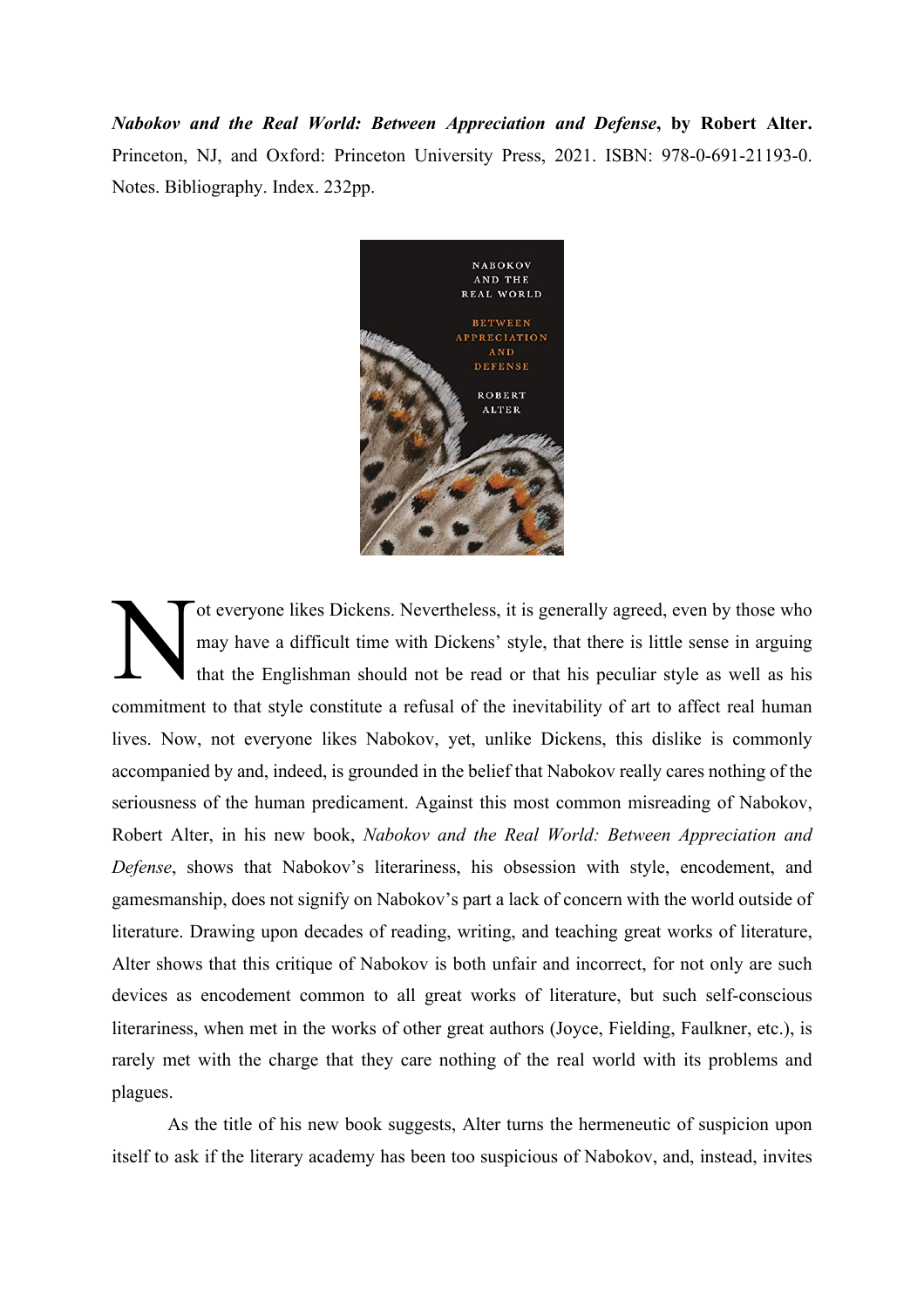readers into a posture of appreciation toward not only Nabokov, but to a version of the academy and the literate class at large that still marvels at the magic of words. Alter shows how such misreadings of Nabokov have and continue to prevent readers from appreciating the ineluctable humanity, the pathos, and the pity, of Nabokov's literary art. Together, these two postures of Alter's book, appreciation and defense, form an indictment against Alter's sense that we are on the verge of losing touch with the enchantments of literary art and its subversive power to critique ontologies that reduce every discourse to one concealed ideology or another.

Typical of his life-long project, as may be seen throughout his acclaimed *Partial Magic: The Novel as Self-Conscious Genre* (1975), *The Art of Biblical Narrative* (1981) and *Necessary Angels: Tradition and Modernity in Kafka, Benjamin, and Scholem* (1991), Alter draws upon Nabokov's lectures, short stories, autobiography, and novels to explore Nabokov's fascination with the "ambiguous border between reality and fiction" (3). In this way, Alter helps readers to appreciate the ways that Nabokov utilizes self-reflexivity and realism in an ultimately humane and humanizing gesture to express his "deep concern with representing humanity in the toils of emotional experience and moral dilemmas, struggling with relationships, constricted by the harsh vise of historical circumstance" (13).

There is a sense, however, that Alter's book offers to Nabokovians little that is new, and this is welcome. (Reminders of the joy that we receive from the subjects of our scholarly inquiry are rare and should be welcomed at every chance.) Thus, while only two chapters are new (chapter 1, "Between Appreciation and Defense," and chapter 3, "*Lolita* Now"), and the other nine, having suffered some emendations for the necessary purpose of giving form to this collection, have appeared over the last 47 years (the first in 1970 and the latest in 2017), Alter's book offers an important reminder that the self-conscious aspect of Nabokov's art, his commitment to keeping "reality" imprisoned in scare quotes, is a vital aspect of Nabokov's belief that "the mind was unfettered, that there was 'always more' of reality than the official repressive versions made out" (23). And so as Nabokov's art leads invariably "back to a metaphysic, and one with ultimately moral implications" (160), as Alter observes in his brilliant essay on *Invitation to a Beheading* (chapter 8), Alter shows that Nabokov's concern is with "reality" in the broadest sense, with the mirror of human consciousness and its necessarily creative role in constructing the world we inhabit, and its pesky habit of remaining firmly lodged between ourselves and the purportedly "real" world that is "out there"—objective, cold, inhuman.

It is my hope that the breadth of Alter's scholarship, as it has been received by both the literary and religious academies, will widen Nabokov's readership and correct many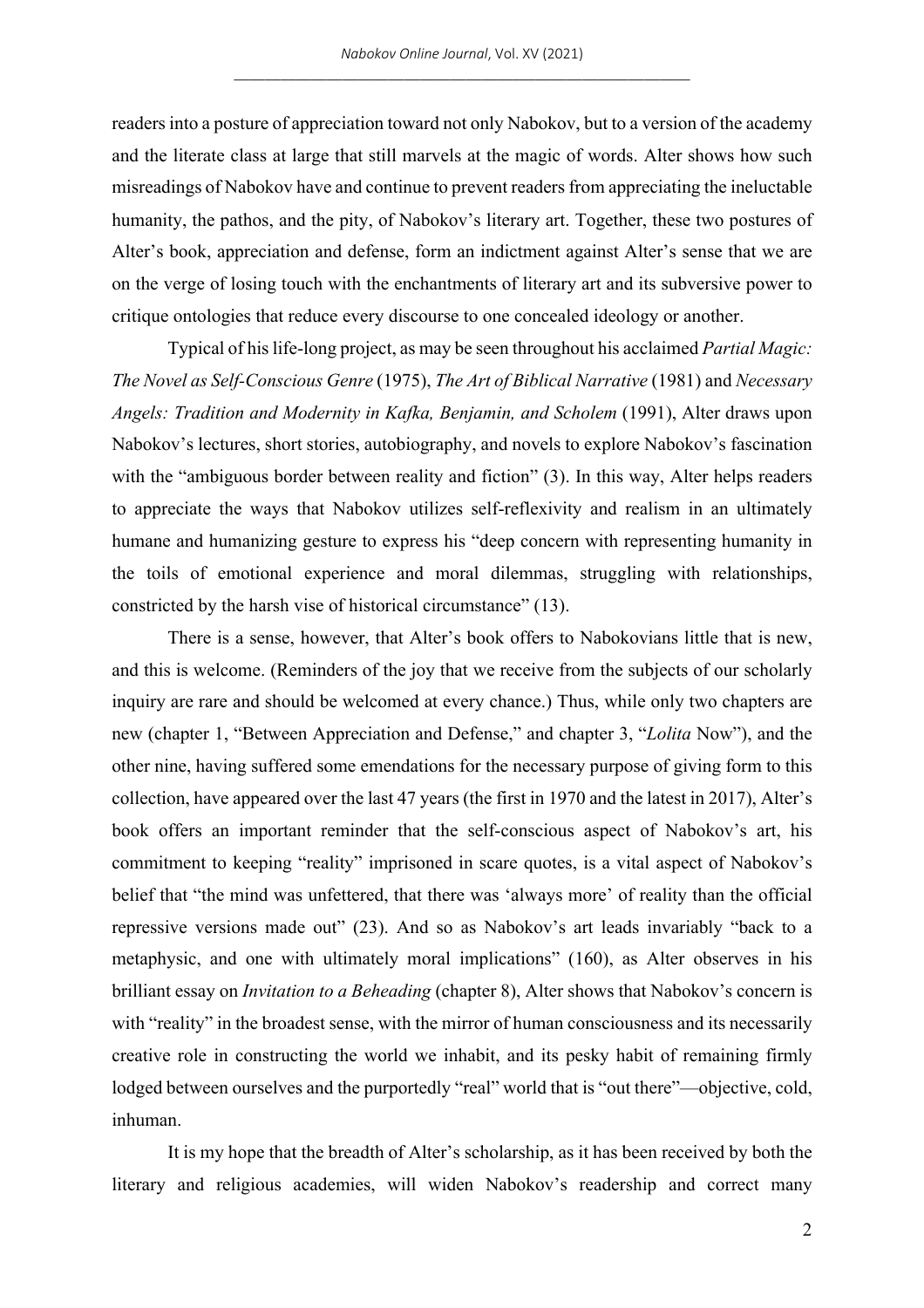misconceptions of Nabokov which scholars working at the intersection of literature and religion (so very broadly conceived) continue to hold—that he is a nihilist and that he has no substantial interest in morality or any sense of transcendence. Indeed, the breadth of Alter's influence, one hopes, will widen Nabokov's readership, if not also his ranks. In this regard, Alter's book is particularly timely, aimed as it is, on the one hand, at readers who have a difficult time getting past the fact that Nabokov is the man we can blame for *Lolita*, and, on the other, at those whose enjoyment of Nabokov will always welcome a final word—not to mention a whole collection of essays, many of which are now hard to find in their original physical form, for those of us who care about such things as books—from a scholar looking back upon an academic life dedicated to Nabokov.

Yet it is to the former group of readers that Alter's book should exercise its most profound impact, even as there remain aspects of Alter's defense that may work against remedying the belief that Nabokov, widely known by the general public as little more than the perverted author of the pedophile book, should be shunned in this moment when we know more of the names of the Humberts of this world than of those who have been exploited into suffering as Lolitas. Of course, Alter is not aiming his arrows in their direction. Nevertheless, since most of Alter's collection has already appeared over the last fifty-one years, I want to focus particular attention upon chapter 3, "*Lolita* Now," especially as its placement as the first sustained treatment of a single major work by Nabokov seems to me a fitting formal manifestation of Alter's polemic against philistine didacticism ("look[ing] right through style to the purported grounding of the text in one ideology or another," 212).

While the real targets of Alter's polemic are the various ideologues who argue that *Lolita* "may corrupt morals and must be approached with caution by right-thinking people" (34); that its ostensible dirtiness glorifies sex abuse; and that, were Nabokov writing today, *Lolita* would certainly not be published, one wonders if the polemic throughout his chapter on *Lolita* is too pointedly charged with condescension toward "conservative writers" (33) and "the feminist left" (34) to actually convince any of their cultured sympathizers that they have failed to appreciate the profound moral and political concerns that imbue Nabokov's literary art. What is more, the brute fact remains that there exist some readers who, whether by fault of personality or history, will not only be troubled but may even be scandalized by reading *Lolita*. Not that *Lolita* should not be read, nor that there is one "correct" way of reading *Lolita*—only that there are people who for real reasons much more substantial than "suffering from terminal moralism" or not being "sufficiently literary reader[s]" (43) may be haunted beyond what they are willing or equipped to endure by the moral scandal of *Lolita*'s plot. Even so, "*Lolita* Now"